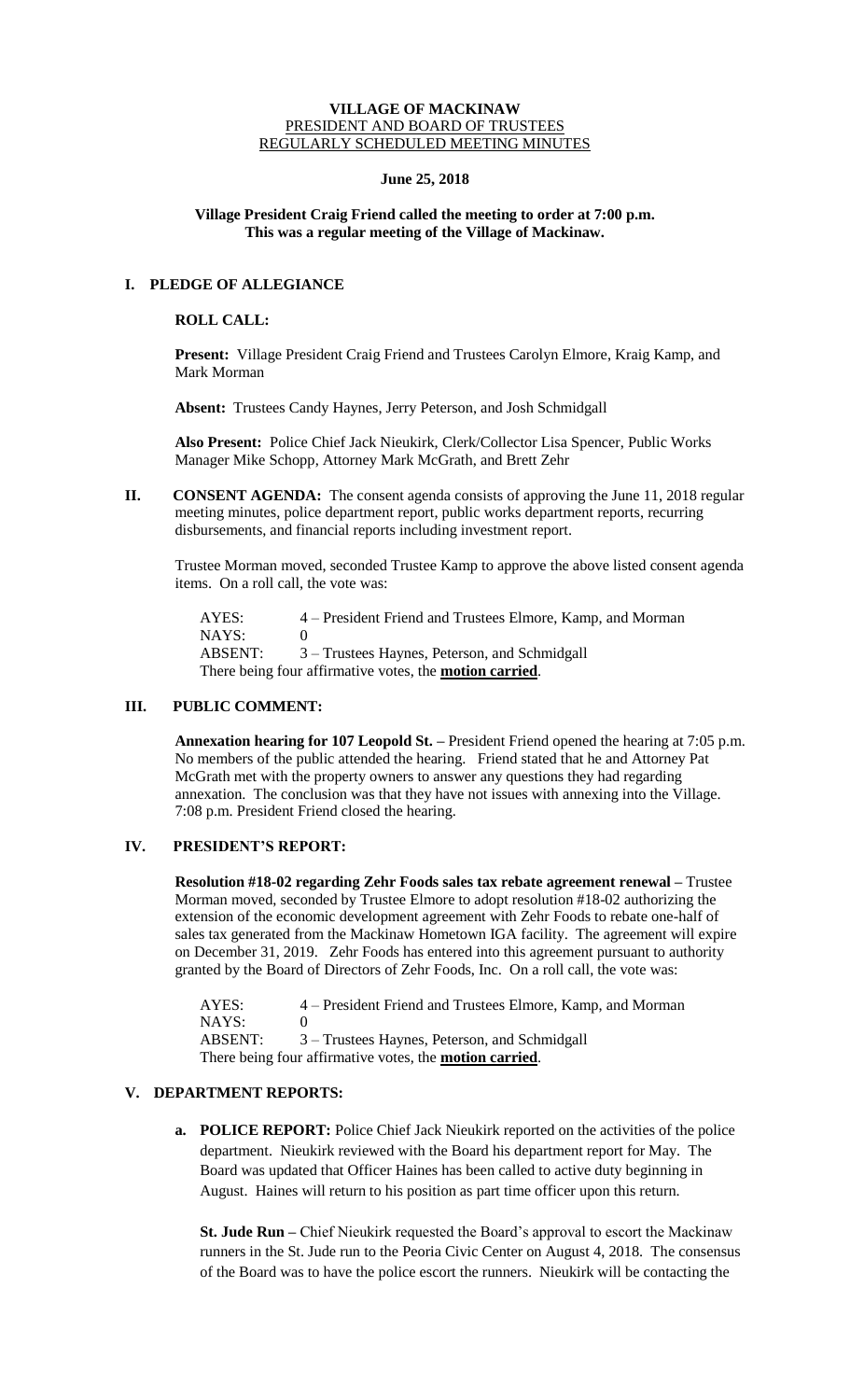rescue squad to see if they would be able to assist with the escort. This would allow for an escort in front and behind the runners.

**b. PUBLIC WORKS REPORT:** Public Works Manager Mike Schopp reported on the activities of the public works department. Schopp stated after removing a decapitated snapping turtle from the aerator at the sewer lagoons, he is looking at options that would make maintenance procedures easier. Water Main loop project along E. Fast Ave. will begin soon. 2018 MFT maintenance project will also begin soon.

#### **c. COLLECTOR'S REPORT:**

**Non-recurring disbursements –** Trustee Morman moved, seconded by Trustee Elmore to approve the non-recurring disbursements. On a roll call, the vote was:

AYES: 4 – President Friend and Trustees Elmore, Kamp, and Morman NAYS: 0 ABSENT: 3 – Trustees Haynes, Peterson, and Schmidgall There being four affirmative votes, the **motion carried**.

#### **VI. PRESIDENT'S REPORT (continued):**

**Employee compensation increase retroactive as of 5/1/18 -** President Friend stated that he would like to have the employee compensation increases retroactive as of 5/1/18.

Trustee Elmore moved, seconded by Trustee Kamp to have all employee compensation increases voted on at the last meeting retroactive as of 5/1/18. On a roll call, the vote was:

AYES: 4 – President Friend and Trustees Elmore, Kamp, and Morman NAYS: 0 ABSENT: 3 – Trustees Haynes, Peterson, and Schmidgall There being four affirmative votes, the **motion carried**.

# **VII. LOCAL LIQUOR CONTROL COMMISSIONER'S REPORT:**

**Ordinance #965 relating to hours of operation for liquor sales -** Trustee Morman moved, seconded by Trustee Kamp to adopt ordinance # 965 amending the Village Code relating to hours of operation for liquor sales for packaged liquor. Monday – Saturday sales may begin at 6:00 a.m. instead of 8:00 a.m. On a roll call, the vote was:

AYES: 4 – President Friend and Trustees Elmore, Kamp, and Morman NAYS: 0 ABSENT: 3 – Trustees Haynes, Peterson, and Schmidgall There being four affirmative votes, the **motion carried**.

**Sunday sale hours –** Commissioner Friend stated that there has also been a request to start packaged liquor sales earlier on Sundays. This item will be brought before the Board for a vote at a later meeting.

## **VIII. TRUSTEES' REPORT:**

**Internal projected savings –** This item was tabled.

**Employee compensation and benefits –** This item was tabled.

**Intergovernmental agreement between Village of Mackinaw and Mackinaw Township regarding operation of a Township Recreation Program -** The proposed agreement was previously voted on by the Village Board to send to the Township Board for a renewal of five years. The Township Board has returned the signed agreement.

Trustee Morman moved, seconded by Trustee Elmore to authorize President Friend to sign the agreement to renew the intergovernmental agreement between the Village of Mackinaw and Mackinaw Township regarding operation of a Township Recreation Program. On a roll call, the vote was:

| AYES: | 4 – President Friend and Trustees Elmore, Kamp, and Morman |
|-------|------------------------------------------------------------|
| NAYS: |                                                            |